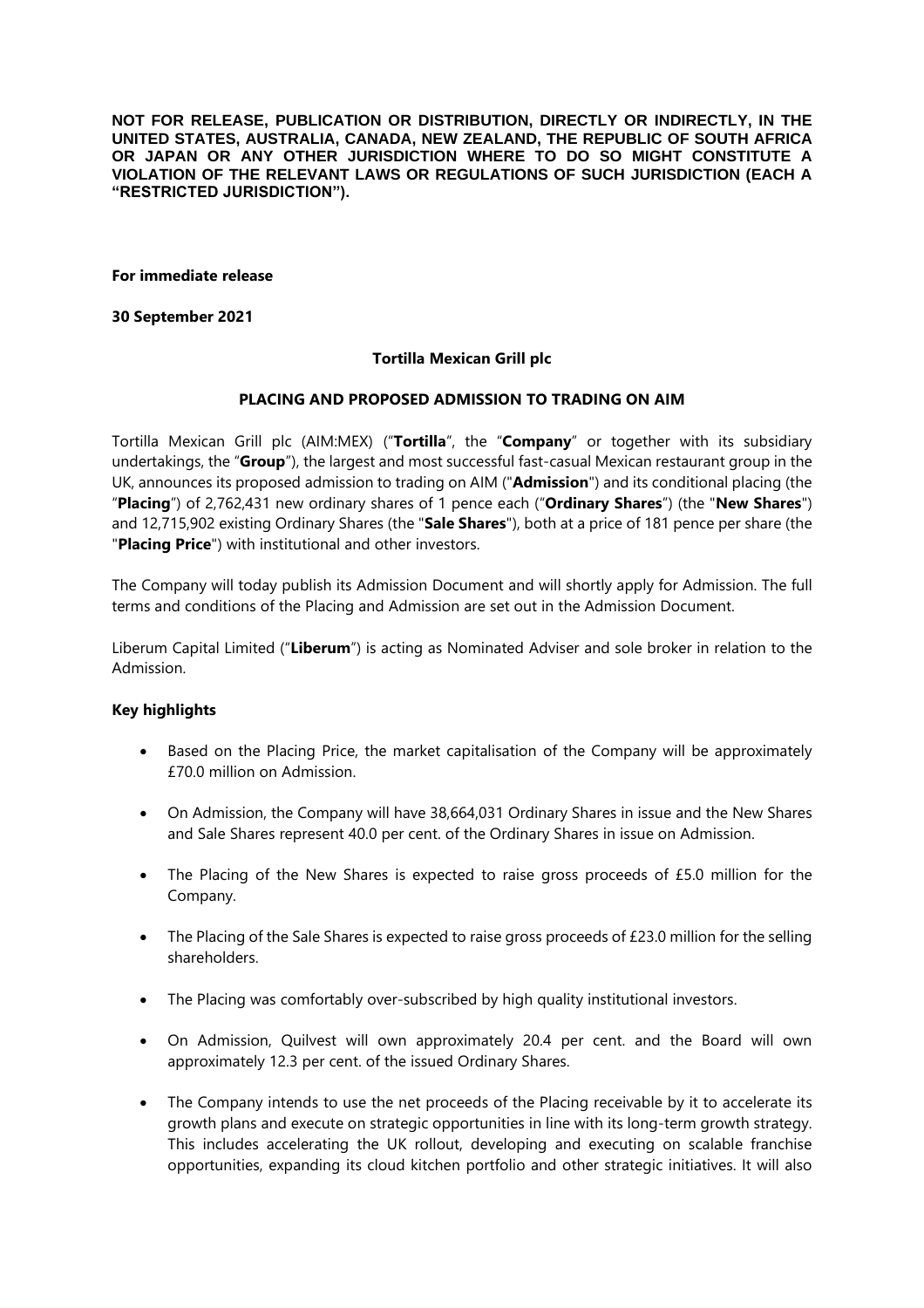provide access to capital should additional financing be required in the future to further expand the business

- Admission and commencement of dealings on AIM are expected to take place at 8.00 a.m. on 8 October 2021 under the ticker MEX.
- The Company's ISIN is GB00BNYDGZ21 and its SEDOL is BNYDGZ2.

# **Richard Morris, Chief Executive Officer of Tortilla Mexican Grill Plc, said:**

*"We are thrilled to be announcing such a positive reception to our IPO, which reflects the strong Tortilla brand, great value-for-money proposition and the Company's exciting prospects for longterm growth.*

"I would like to take this opportunity to thank all our Tortilla colleagues for their hard work and *commitment to the business, which has undoubtedly contributed to its success to date.*

*"We are delighted to welcome all new shareholders to the business, and we look ahead with excitement and confidence to this next exciting phase of Tortilla's journey as a public company."*

#### **ENQUIRIES**

# **Tortilla Mexican Grill PLC Via Hudson Sandler**

Emma Woods, Non-Executive Chairwoman Richard Morris, CEO Andy Naylor, CFO

# **Liberum Capital Limited (Nominated Adviser, Sole**  Tel: 020 3100 2222 **Broker)**

Andrew Godber Edward Thomas Christopher Whitaker Nikhil Varghese

#### **Hudson Sandler (Public Relations)** Tel: 020 7796 4133

[Tortilla@hudsonsandler.com](mailto:Tortilla@hudsonsandler.com)

Alex Brennan Wendy Baker Lucy Wollam Andrew Richards

# **For further information**, visit [tortillagroup.co.uk](https://tortillagroup.co.uk/)

- **Images** are available to download [here](https://tortillagroup.co.uk/image-gallery/)
- View the Tortilla **corporate video** [here](https://youtu.be/EJKYQZS3wGQ)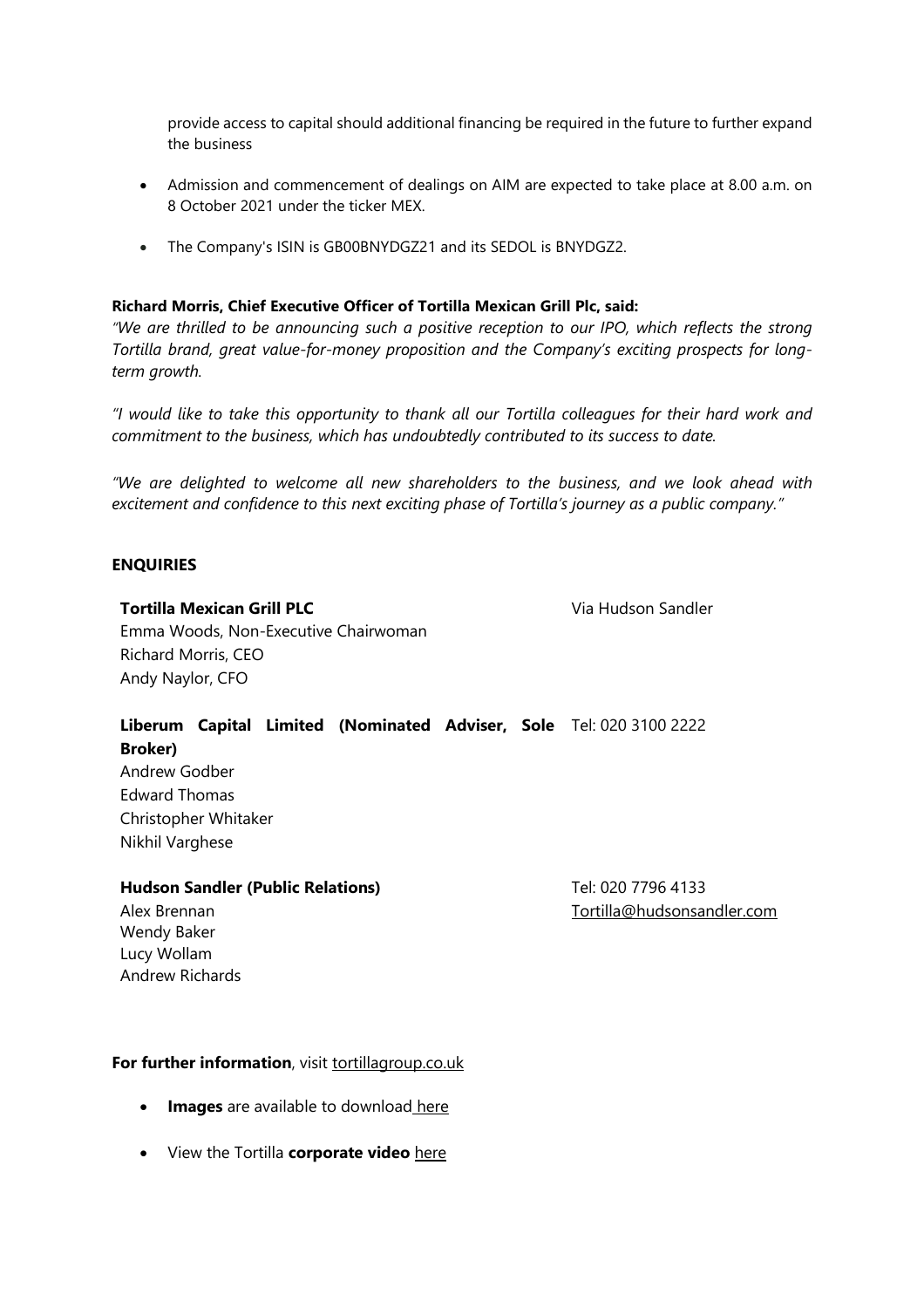# **NOTES TO EDITORS**

**In addition to Liberum Capital Limited, which is acting as Nominated Adviser and Sole Broker, the Company is advised by CMS Law, KPMG, Blick Rothenberg, H2Glenfern, Korn Ferry, Spayne Lindsay & Co., and Hudson Sandler LLP.**

# **BACKGROUND TO THE COMPANY**

Tortilla is the largest and most successful fast-casual Mexican restaurant group in the UK specialising in the sale of freshly made Californian-inspired Mexican cuisine. The Group has 62 sites worldwide, comprising 50 sites in the UK operated by the Group, two sites franchised to SSP Group in the UK, and 10 franchised sites in the Middle East.

The Group was founded in 2007 by Brandon Stephens, originally from California who, upon his arrival in London in 2003, found it difficult to satisfy his desire for quality burritos and tacos. As a result, Brandon established Tortilla with a mission of offering customers freshly prepared, customisable, and authentic Californian-inspired Mexican food.

The brand is synonymous with an energetic, vibrant culture, and with providing a great value-formoney proposition. It embraces fast-growing sector trends (including eating out, healthy eating, provenance, ethnic cuisine, delivery) across a variety of locations, through a differentiated product offering which is popular with a broad customer base, and a clearly defined multi-channel marketing strategy. It benefits from flexible site locations and formats, and a scalable central infrastructure.

#### **Important notices:**

Liberum Capital Limited ("Liberum") which is authorised and regulated by the Financial Conduct Authority in the United Kingdom, is acting exclusively for the Company and no-one else in connection with Admission. Liberum will not regard any other person as its client in relation to Admission and will not be responsible to anyone other than the Company for providing the regulatory protections afforded to its clients, nor for providing advice in relation to the contents of this announcement or any transaction, arrangement or other matter referred to herein.

This announcement is not for publication or distribution, in whole or in part, directly or indirectly, in or into the United States, Australia, Canada, the Republic of Africa, New Zealand, Japan or any other jurisdiction where to do so would constitute a violation of the relevant laws of such jurisdiction. The distribution of this announcement may be restricted by law in certain jurisdictions and persons into whose possession any document or other information referred to herein comes should inform themselves about and observe any such restriction. Any failure to comply with these restrictions may constitute a violation of the securities laws of any such jurisdiction. This announcement does not contain or constitute an offer of, or the solicitation of an offer to buy or subscribe for, the securities referred to herein to any person in any jurisdiction, including the United States, Australia, Canada, the Republic of South Africa, New Zealand or Japan or in any jurisdiction to whom or in which such offer or solicitation is unlawful.

The securities referred to herein may not be offered or sold, transferred or delivered directly or indirectly, in the United States unless registered under the US Securities Act or offered in a